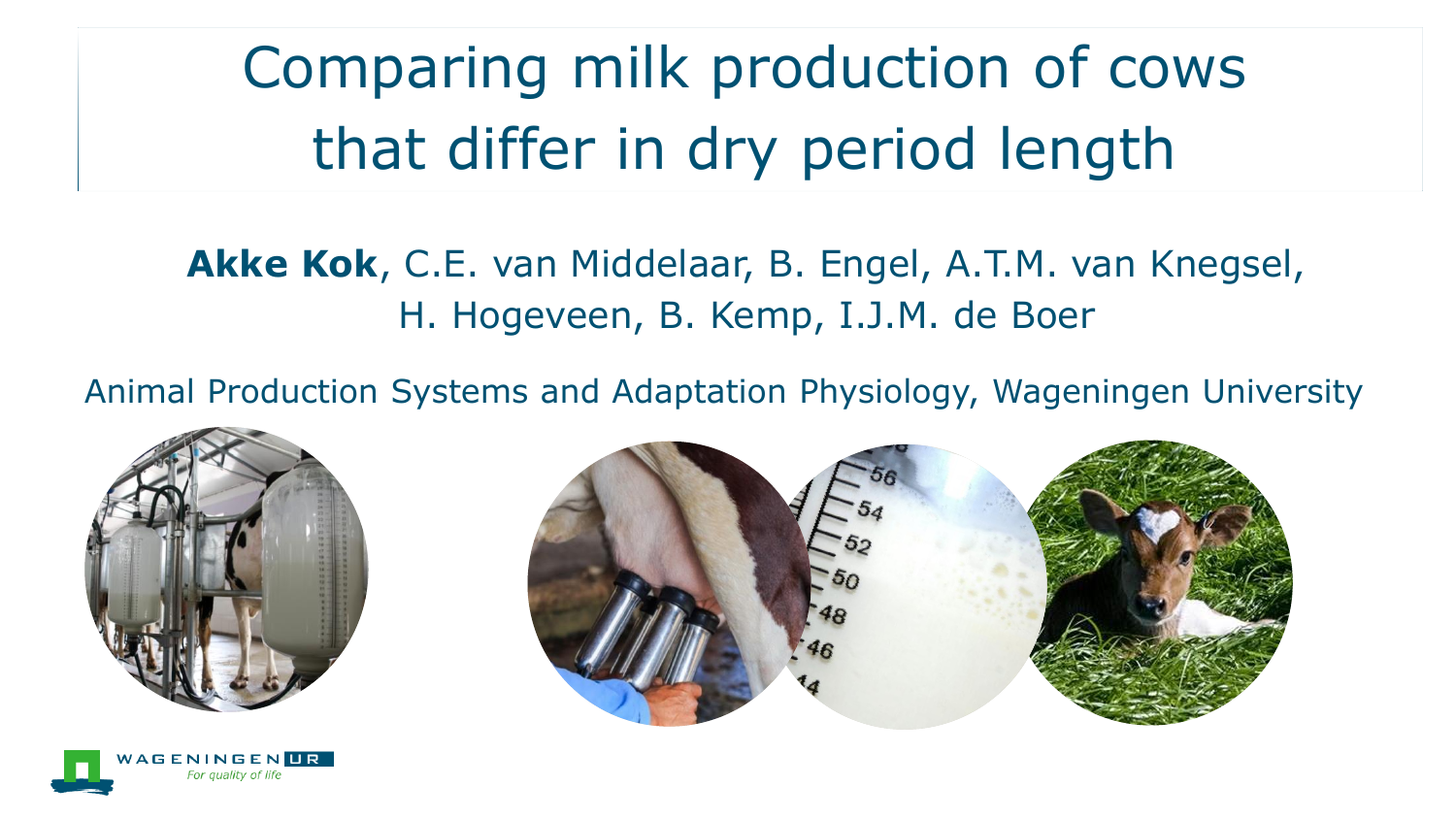# Introduction – Lactation and Dry Period



- Negative Energy Balance
	- $\rightarrow$  health & fertility issues
- Innovation: short / no dry period

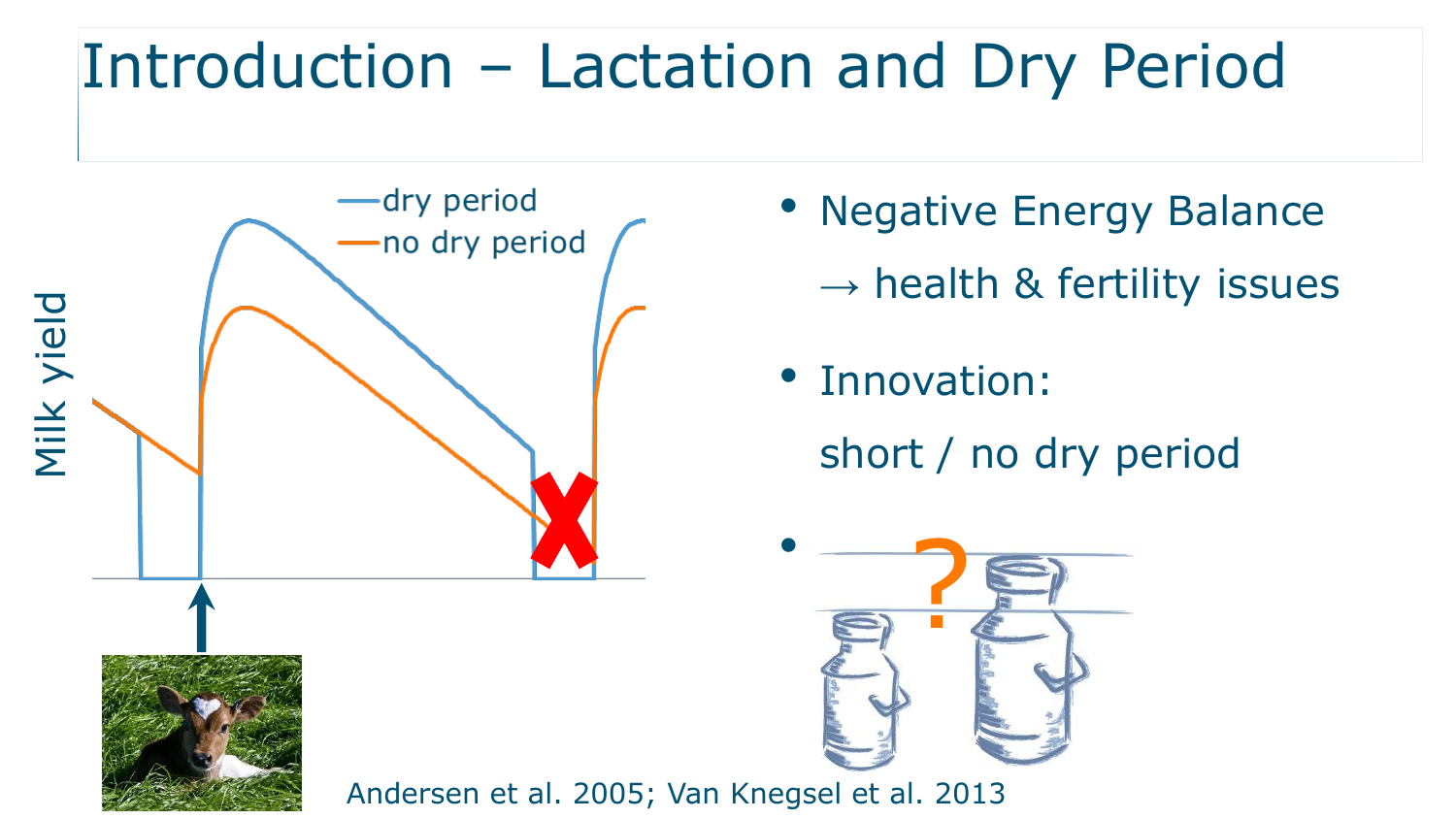## Introduction – Comparing milk yield



• Traditional: **305-d yield**

#### does not account for

- Additional milk
- Improved fertility

Gümen et al. 2005; Van Knegsel et al. 2013; Chen et al. 2015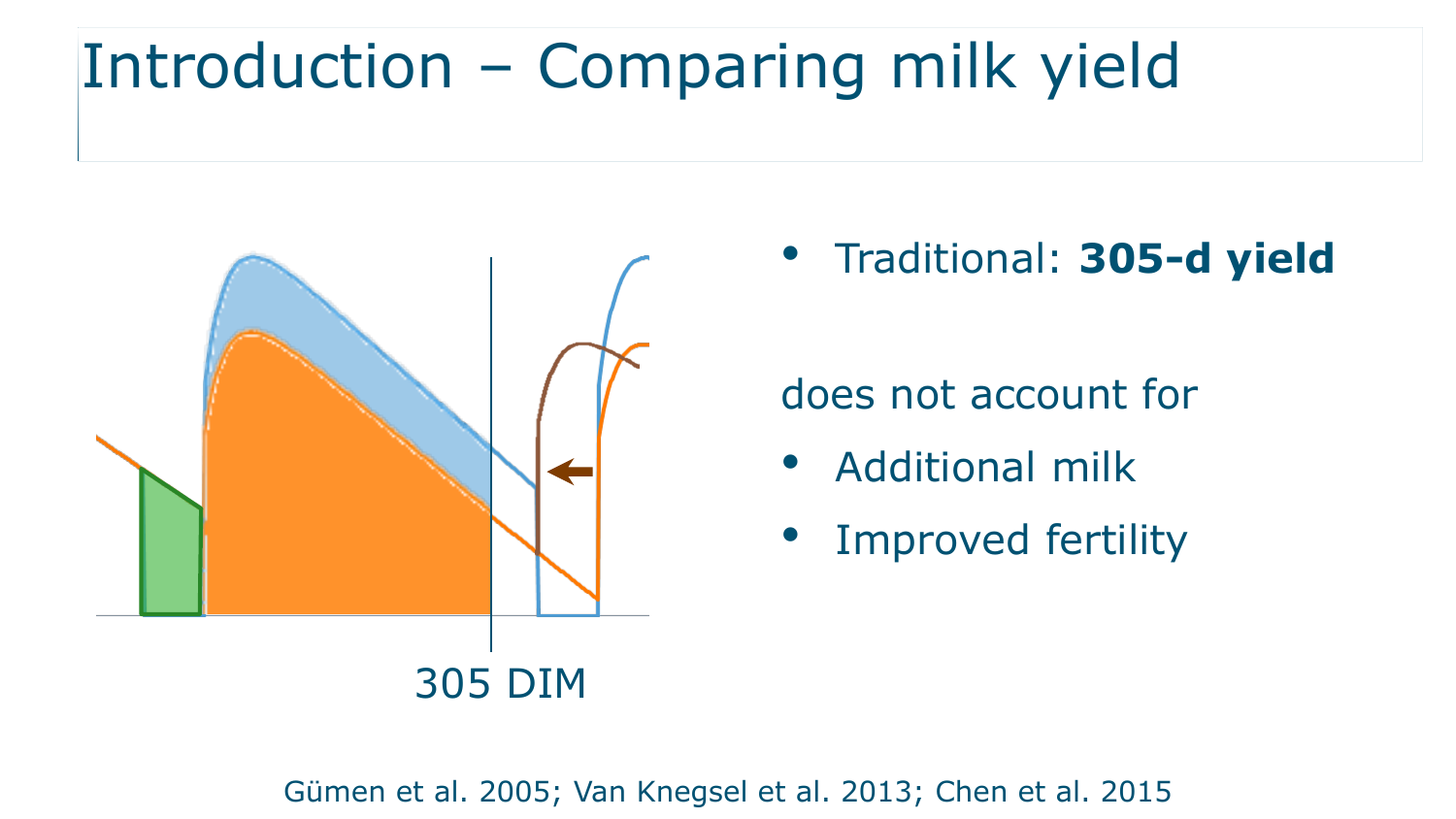

#### 1. Develop a measure to compare milk yield of cows that differ in dry period length

#### 2. Assess impact of accounting for

- additional milk
- improved fertility
- in a case study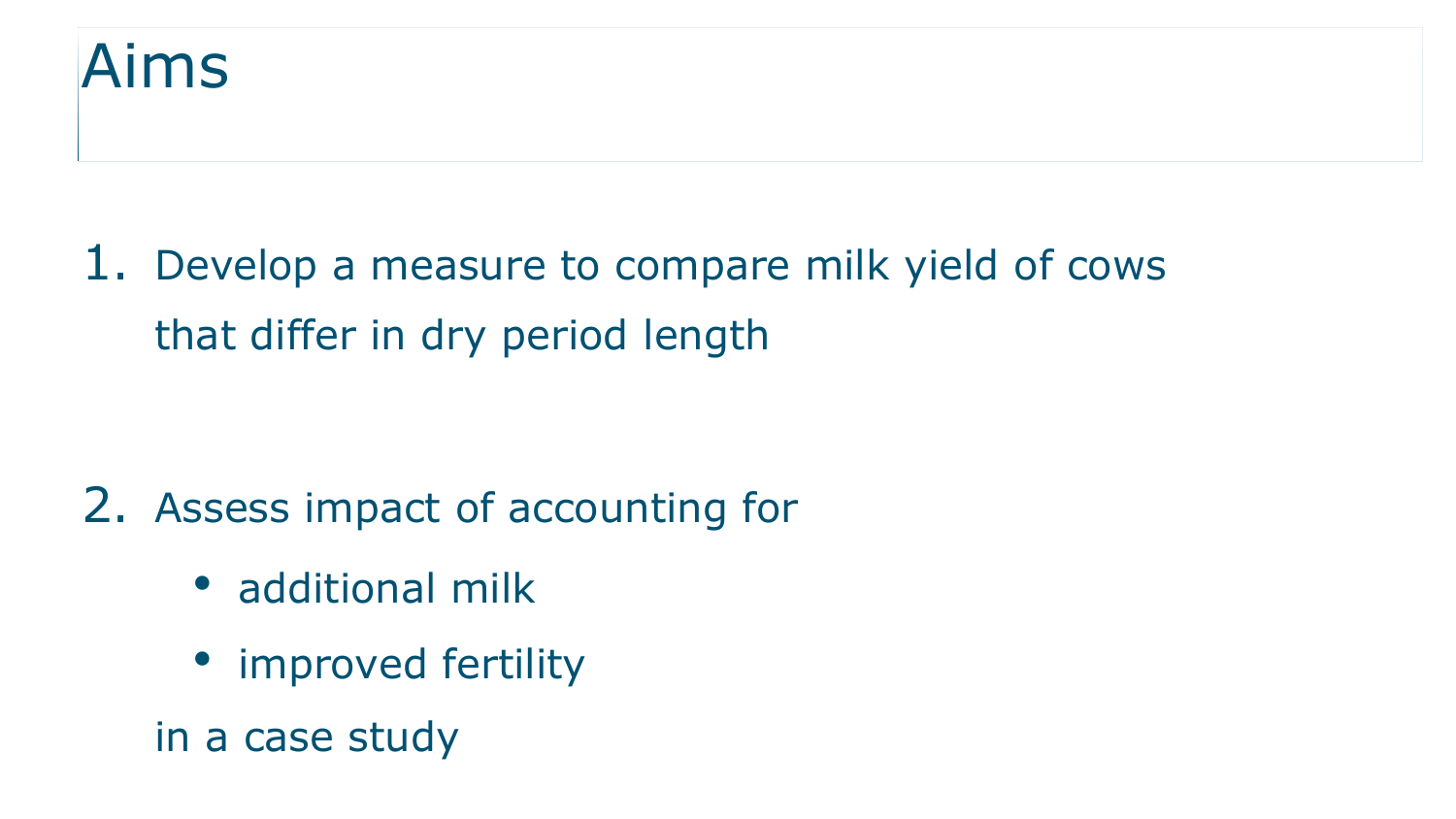## Methods – Yield measures

■ 305-d yield

- 365-d yield
	- 305-d yield + 60-d additional yield

- **Effective lactation yield** 
	- 60d before calving until 60d before calving
	- shifted lactation yield
	- variable duration

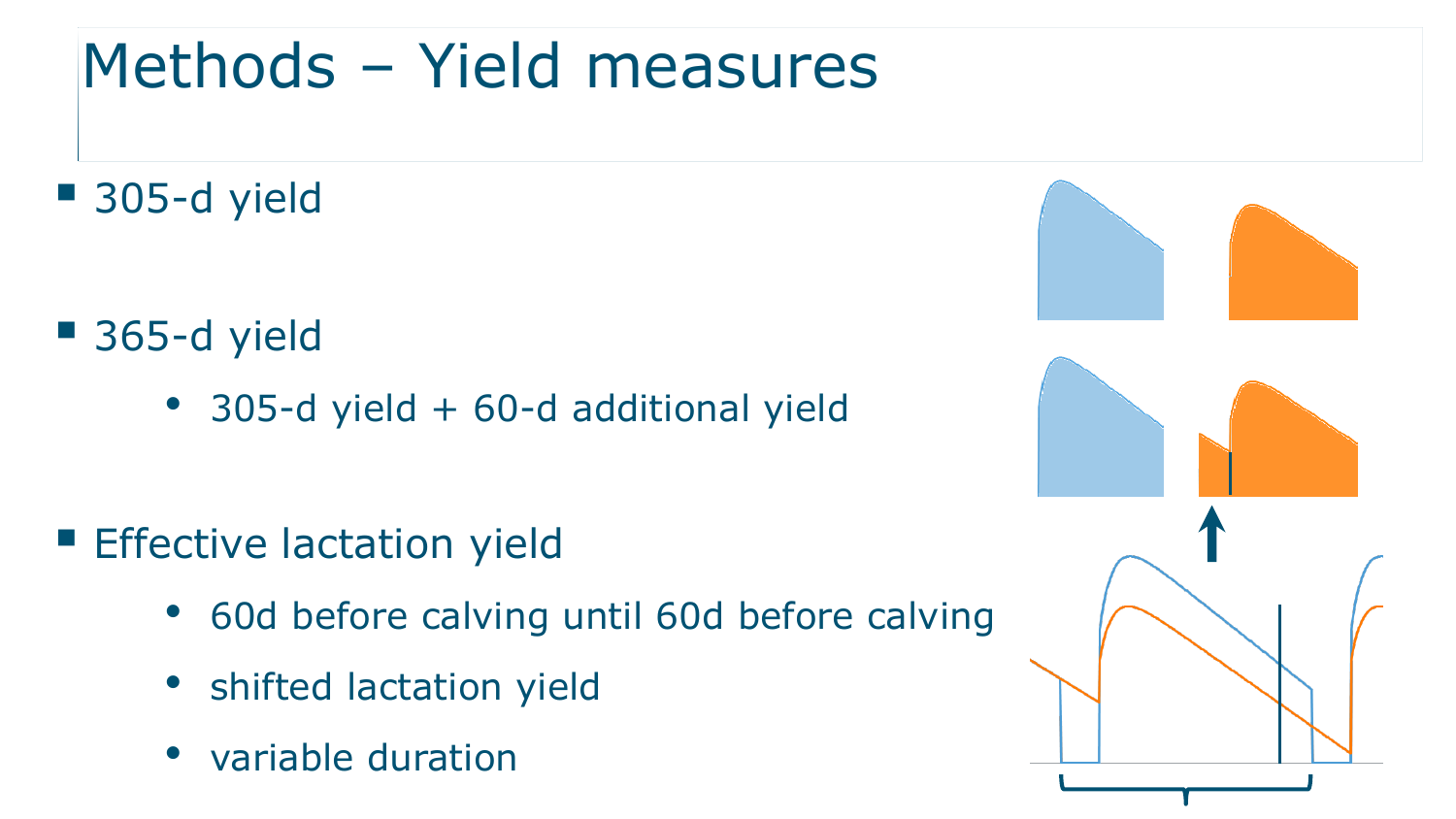### Methods – Case study

- 15 farms, 2007-2014
	- 2<sup>nd</sup> parity lactations
	- Dry Period: standard, short, none
		- 49-90d 20-40d -

- 817 lactations
	- 305-d, 365-d, effective lactation yields
	- Kq FPCM per day

Yield = DryPeriod + farm + 305-d yield<sub>parity1</sub>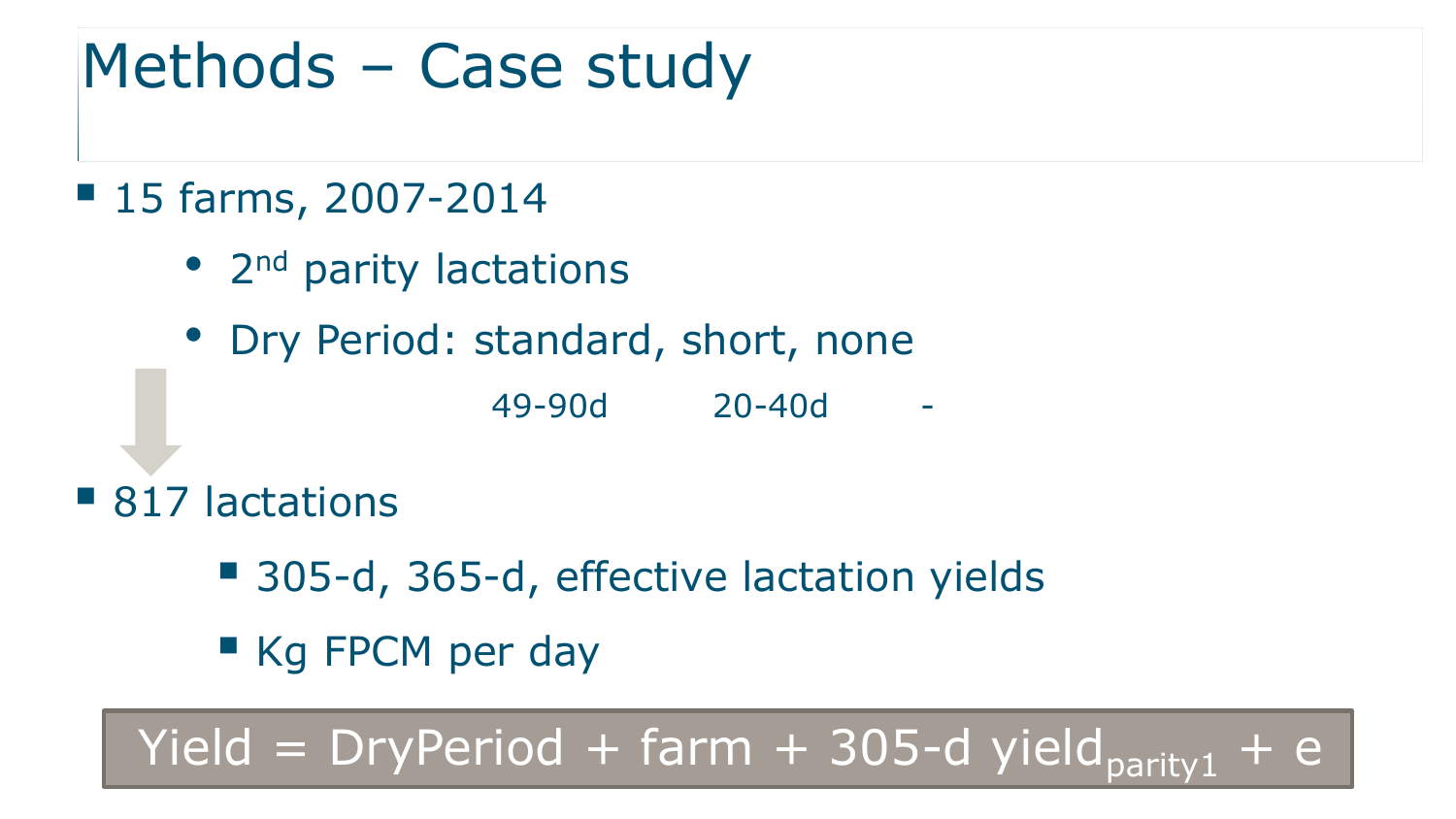### Results – Standard vs. short/ no dry period

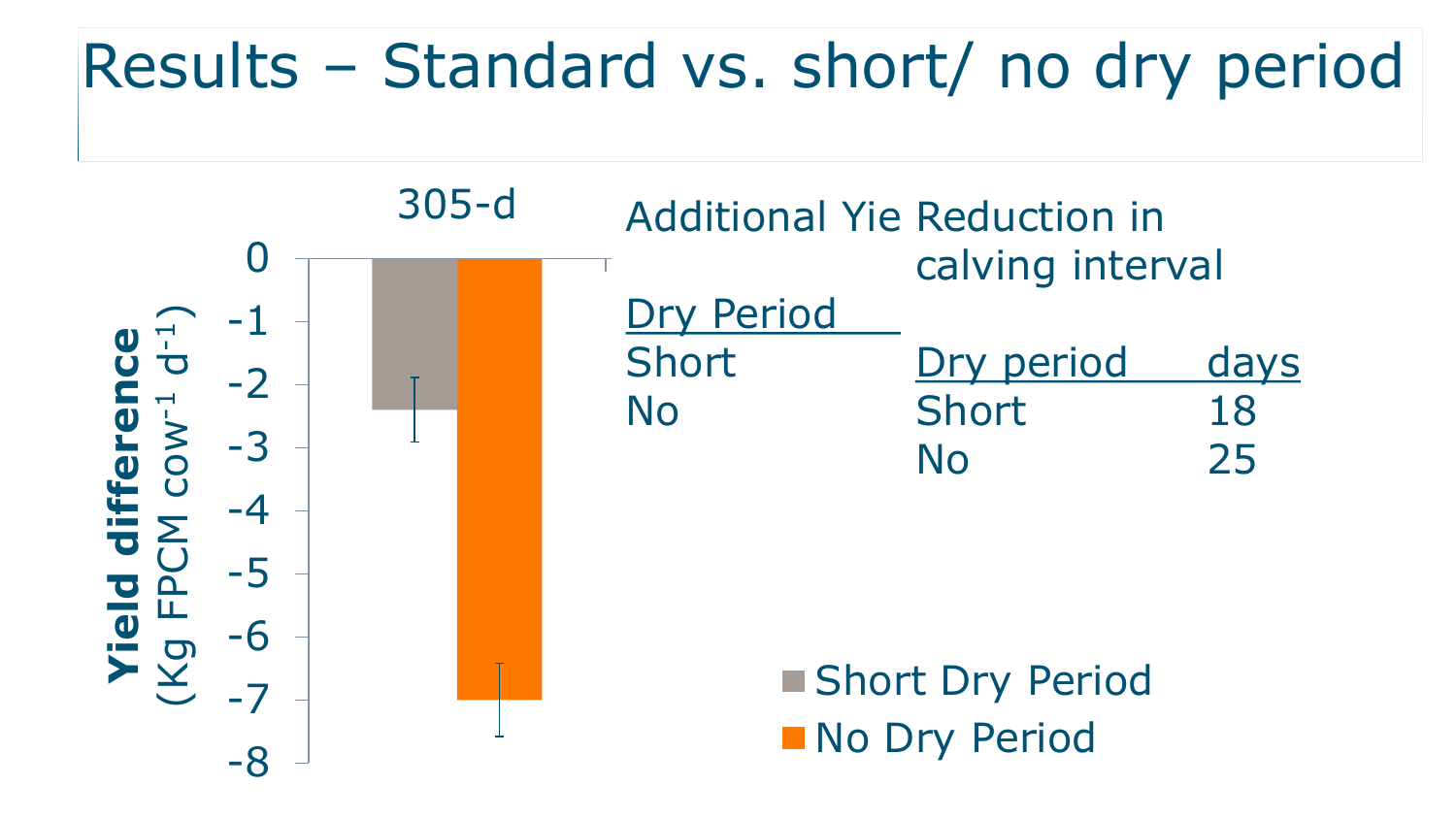### Results – Variation between farms

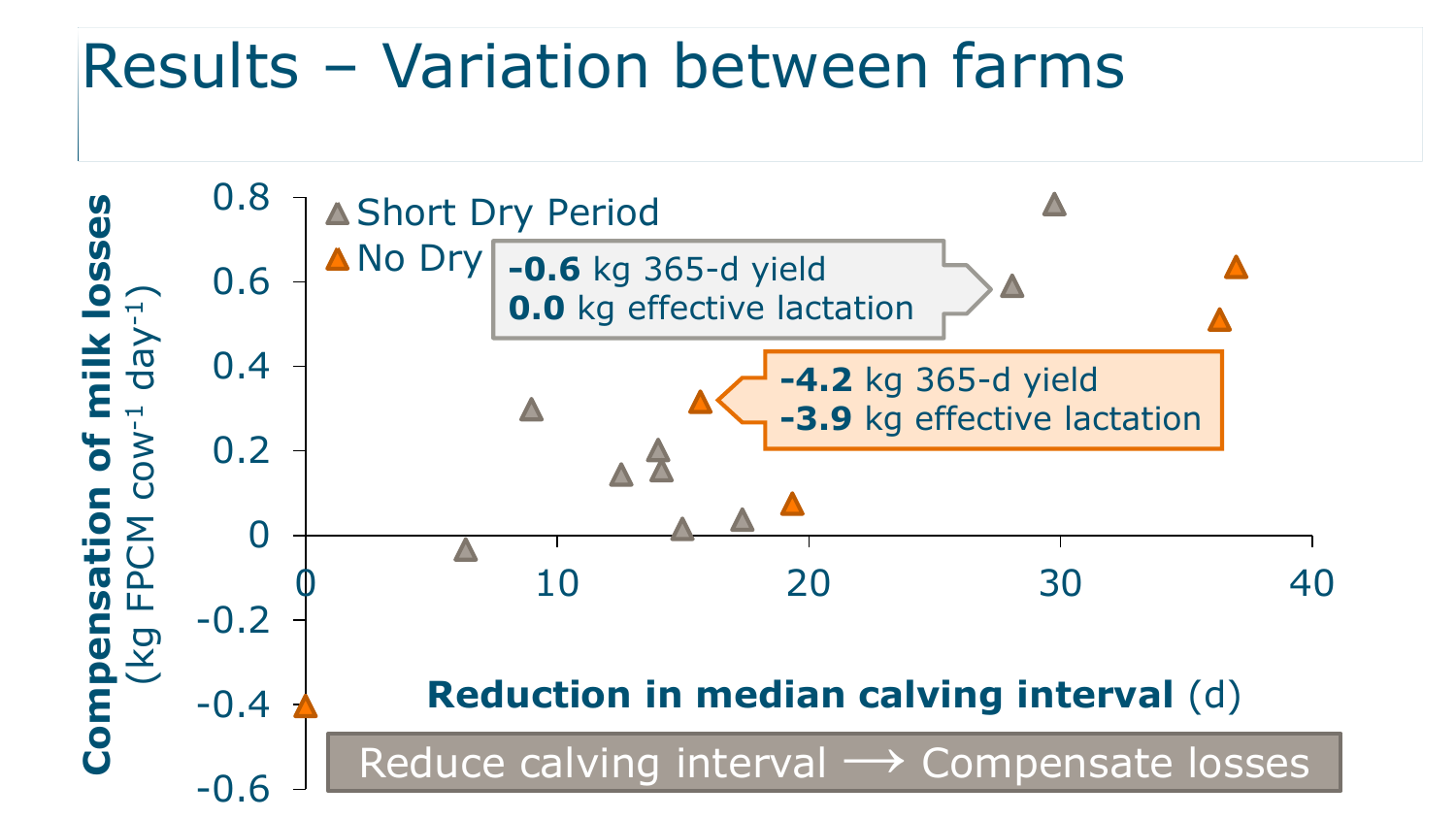#### **Discussion**

Yield definition impacts conclusions!

- Short/ no dry period:
	- Same or reduced milk yield
	- Other benefits
	- Economic and environmental performance?

Schlamberger et al. 2010; Steeneveld et al. 2013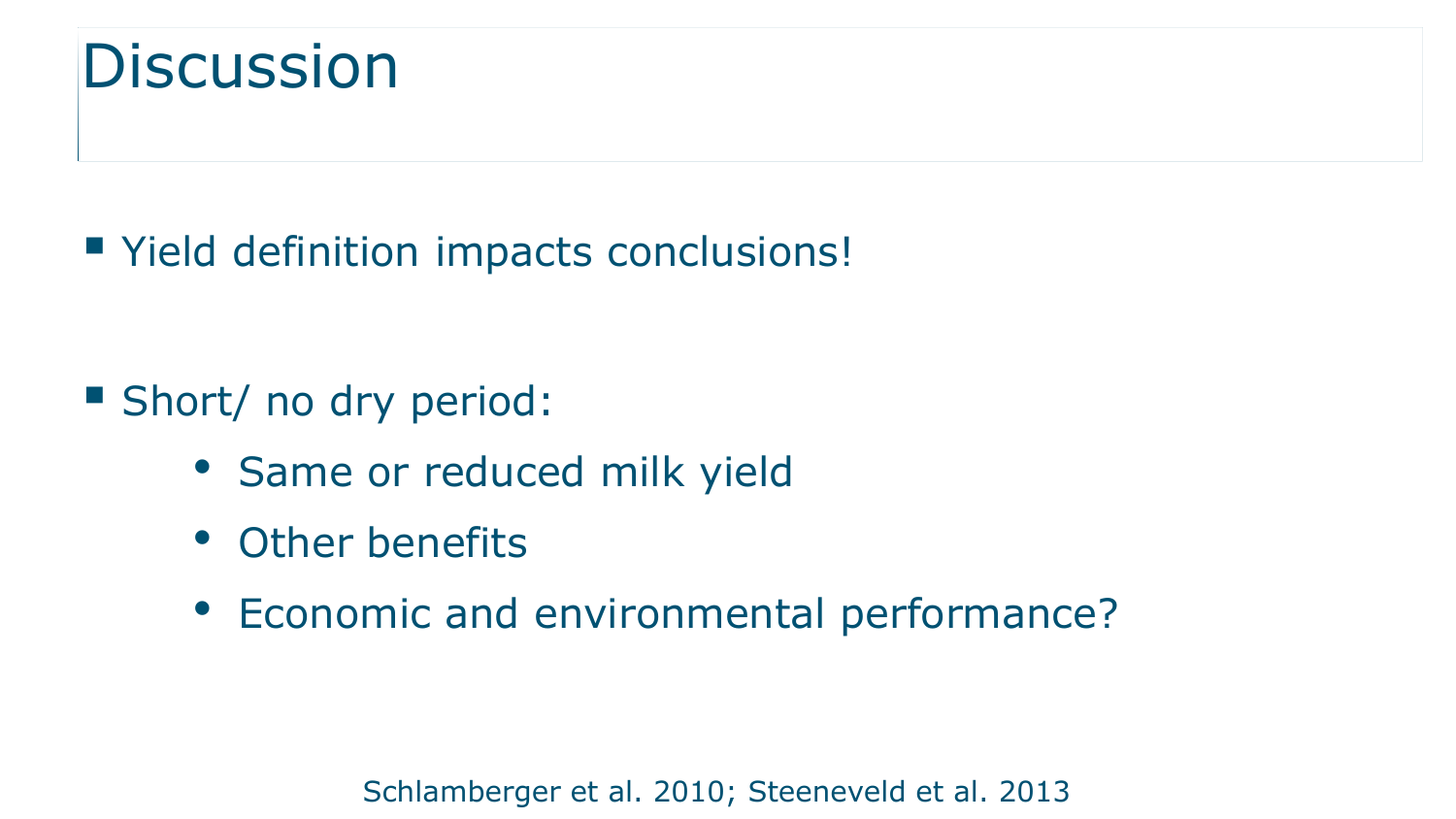

■ 365-d and effective lactation yield

■ Additional milk: major, consistent impact

■ Calving interval: smaller, more variable impact

• Important for individual cows and herds